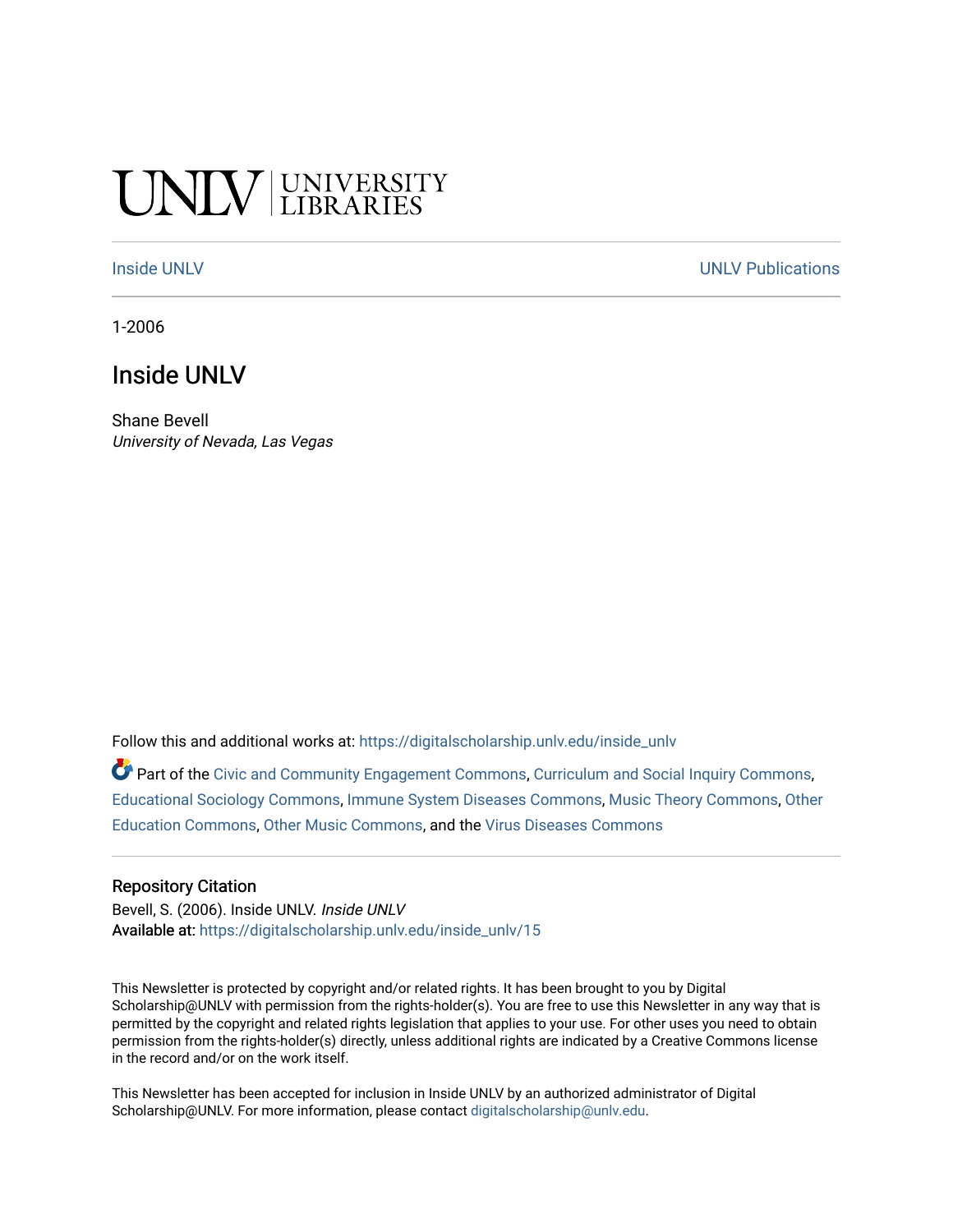# Second Annual MLK Celebration Jan. 19

The legacy of Martin Luther King Jr. will be celebrated at UNLV on Jan. 19 with a speech by Bruce S. Gordon, NAACP presi-



dent and chief executive officer. The free event will take place at 12:15 p.m. in the MSU ballroom. This will be the university's second celebration honoring the slain civil rights leader.

"UNLV represents a rich diversity of human beings among its faculty, staff, and students," said Sam Connally, associate vice president of human resources and diversity. "We are committed to maintaining a campus environment that values these differences. One of the ways the university can enrich the larger community is to acknowledge the differences that have separated us in the past as we forge strategies for the future. By highlighting Dr. King's work and exploring current challenges on how UNLV can promote an inclusive, welcoming, and affirming community, we hope to promote a greater understanding and appreciation of all members of our community."

The event is cosponsored by the local and UNLV chapters of the NAACP, the Urban Chamber of Commerce, and the MGM Mirage.

# Casting Call Goes Out for Students Who Shine

The office of marketing & public relations is looking for wellspoken students with a positive story to tell about their UNLV experience — everything from academics to campus life.

The stories collected will be used primarily in recruitment material.

Do you have a student or two in mind who you think really shines — someone who would excel at spreading the good word about UNLV?

If so, please ask the students to contact Shannon Stevens at ext. 5-5863 or send them to studentlife.unlv.edu/call.htm.

# Prepare for New Students

More than 1,500 new students are expected to join the campus community when the spring semester begins Jan. 17. Get involved by:

- Attending the university welcome ceremony at 10 a.m. Jan. 12 in the MSU ballroom.
- Wearing your "Ask Me" button and name tag.
- Answering questions and giving directions.
- Encouraging students to attend orientation sessions and welcome activities.

**By Shane Bevell | Marketing & PR**

Want to conquer that fear of public speaking or dance the tango? Do you have an interest in fine Italian cooking or floating through the Grand Canyon?

The UNLV Division of Educational Outreach, which celebrates its 40th anniversary this year, offers these and hundreds of other courses, often at a discount for UNLV employees and their spouses.

"UNLV is committed to planning and providing a diverse array of programs designed to meet the diverse needs of lifelong learners," said Richard Lee, vice provost of Educational Outreach. "We are truly here to improve lives through outreach education."

The division traces its roots to 1966 when Dwight Marshall became the first dean of continuing education. The first class was a building inspection course taught by Bill Adams, then Las Vegas city manager.

Today, the division offers approximately 1,200 classes a year to more than 50,000 participants, and serves as the university's main point of access for nontraditional students, particularly adult and part-time learners. Some come for professional development — the paralegal certificate program has been particularly popular — and others want to explore interests outside work. The natural sciences and travel programs are perennial favorites. In recent years groups have visited the Grand Canyon, California wine country, Kenya, China, and Great Britain.

#### **Community Engagement**

Through services that cross the usual boundaries of time, place, and academic disciplines, Lee said, Educational Outreach extends UNLV's resources to the growing Southern Nevada community to assist in such community needs as economic diversification.



### TLC Courses

The Teaching & Learning Center now has its Winter Institute schedule (Jan. 3-13) online. Courses include teaching & learning with technology enhancement as well as teaching & professional enhancement.

Kristene Fisher, executive assistant to the vice provost of academic affairs, has been taking both fun and **> See Educational Outreach**, Page 4

# **40 Years of Lifelong Learning**

Ed Outreach Classes Available to Employees at Bargain Prices

**Educational Outreach students prepare to float through the Grand Canyon.** 

# **Professor Finds Connection to Community**

# 40-Year Anniversary Celebration

An open house reception celebrating the 40th anniversary of Educational Outreach is set for 4:30-7 p.m. March 23 at the Tam Alumni Center.

The UNLV Community Concert Band and the Southern Nevada Musical Arts Society will perform.

#### **By Shane Bevell | Marketing & PR**

Though his courses take him as far afield as Mexico and Kenya, geosciences professor Steve Rowland has

found a greater connection to the community by teaching the non-traditional students in Educational Outreach.

Rowland has taught natural science and travel courses for Educational Outreach since 1979. The courses have taken him throughout Southern Nevada, to the Grand Canyon by raft, and abroad to Mexico and Kenya.

The natural history and exploring trips are so popular because many Southern Nevadans have come from other states,

according to Rowland. The trips provide a great way for them to learn about their new environments while meeting people with similar interests.

Rowland said he thinks it's important for UNLV to connect with the wider Las Vegas community and that Educational Outreach is an effective way to do that.

"When I lead a continuing education trip, I interact with people from the community with whom I would not otherwise interact," he said.

"Educational Outreach is a mechanism for me to not only teach people about geology, it is a way for me to enrich the lives of my neighbors, and vice versa.

Professors are too often perceived as being aloof and not engaged with the community. Teaching Educational Outreach courses is one way I become more engaged." Here in Southern Nevada, geologic history is so interesting and so well exposed that it is easy to teach people the basics of how the region evolved, he said. "We try to help our participants learn as much as they are willing to absorb about the geology, desert flowers, and other natural history, without being excessively pedantic," Rowland said. "There's no quiz at the end of the day." And an added bonus of his educational outreach courses is a captive audience of sorts. "The participants in these classes actively want to be there," said Rowland, who has taken those enrolled in his classes to places as diverse as Death Valley and the former Soviet Union. "In a traditional credit-class situation, there are always some students who would rather be somewhere else." One of his more memorable courses took him to Kenya. "Our group was in a beautiful game park overlooking the Serengeti Plains," he said. "There was a huge Acacia tree in front of the lodge, and I gave a talk to our group about the ecology of the Serengeti Plains as they sat under that Acacia tree, with the African savanna as my backdrop. It doesn't get any better than that."

**"Educational Outreach is a mechanism for me to not only teach people about geology, it is a way for me to enrich the lives of my neighbors, and vice versa."**

— Steve Rowland, geosciences professor

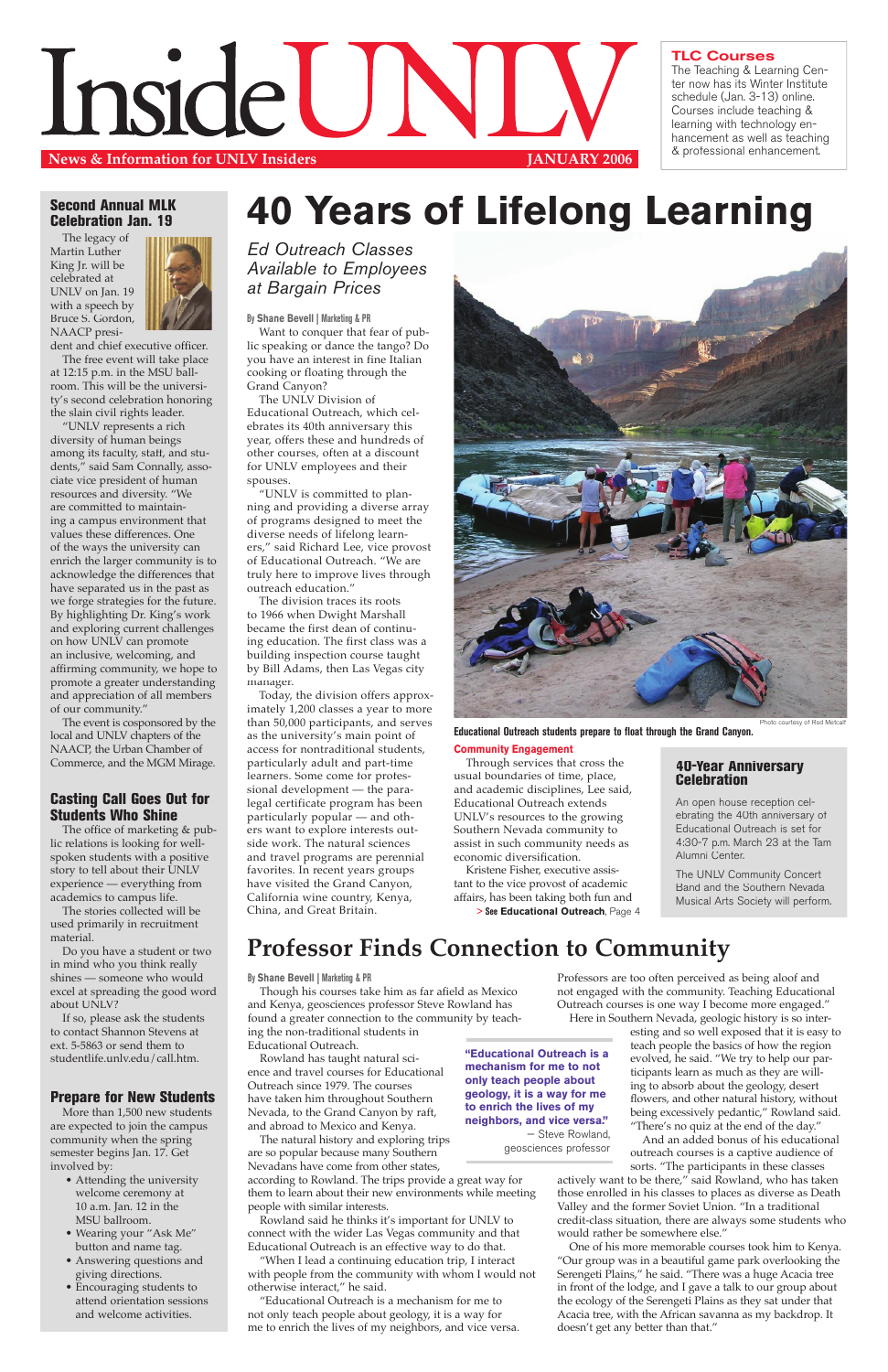# Wells Fargo CEO to Speak

Dick Kovacevich, chairman and chief executive officer of Wells Fargo & Co., will speak about business ethics as part of the Wells Fargo Distinguished Speaker Series at 10 a.m. Feb. 2 in the auditorium of the Beam Music Center. The free event is open to all faculty, staff, and students.

Kovacevich became president and CEO in 1998. In 2001 he was elevated to chairman. He serves on the board of directors for Target Corp. and Cisco Systems and is a member of the Federal Reserve's Federal Advisory Council.

# **Education** Psychology Education Group Meets at UNLV

The speaker series provides a forum for dynamic national business leaders to address students and faculty. The presentations are intended to help students bridge the gap between the classroom and the business world. Through the program, both students and faculty will be better equipped to integrate practical experience into their base of business knowledge.

The inaugural conference of the Southwest Consortium for Innovations in Psychology in Education brought nearly 100 people to the campus in November.

# **Engineering** ASCE Hosts Fourth Annual Career Fair

Hosted by the department of educational psychology, the conference centered on the theme "Student Beliefs: Motivation, Cognition, and Epistemology."

Participants, including faculty and graduate students from across the nation and from abroad, were encouraged to present research currently in progress or to address areas of difficulty that researchers face. The conference provided new scholars and graduate students with opportunities for legitimate participation in conversations about difficult, cutting-edge research problems.

Researchers from universities in the Southwest, including UNLV, Arizona State University, the University of New Mexico, and the University of Oklahoma, formed the consortium. The goals are to establish and support research partnerships among area universities and to focus scholarly attention on innovative theory,

research, and practice related to teaching and learning issues of particular relevance to people living in the Southwest. The consortium is especially interested in providing support for graduate student research by providing a venue for them to work with national and international scholars.

UNLV's chapter of the American Society of Civil Engineers hosted the fourth annual Engineering Career Fair in November. More than 35 engineering firms, private consulting firms, and public agencies participated. Civil engineering students and ASCE officers John McAvoy and Camille Calimlim organized the event.

## **Graduate** Graduate Assistantships and Funding Increase

Club adviser and civil and environmental engineering professor Tom Piechota said the fair "was a benefit for all participants. It gave students a chance to informally talk with employers. It afforded faculty the chance to discuss hiring needs with each of the agencies represented. And it was an opportunity for alumni to visit the university."

# Student Ingenuity Exhibited at Senior Design Competition

An automatic plant watering system took top honors at the fall 2005 senior design competition hosted by the College of Engineering.

The WATS (Water According to Soil) system was the invention of seniors Houston Osemwengie and O'Dealya Price, both of the electrical and computer engineering department. They received \$2,500 for their project. Engineering professor Robert Schill served as faculty adviser on the project, while engineering professor Bill O'Donnell was the faculty instructor.

Other projects included a home security robot, an auto accident avoidance system, and a solar water distiller.

Students prepare all year for the competition, which takes place both in December and in May. The competition strives to stimulate the students' engineering innovation and provide an avenue for them to hone their entrepreneurial skills through the practical application of their



classroom experience.

The awards are made possible by donations from Harriet and Fred Cox.

# Fine Arts Fine Arts Presents Variety of Events

The Donna Beam Fine Art Gallery presents "Midas Drowned: A Complexity of Riches and Excess" by Stephen Hendee from Jan. 17 through Feb. 18. This one-person, site-specific installation investigates the culturally coded landscape of Las Vegas with experimental light sculptures.

The Performing Arts Center, currently celebrating its 30th anniversary season, welcomes the Budapest Festival Orchestra with violinist Renaud Capucon on Jan. 11 as part of the Charles Vanda Master Series. Called "one of the world's greatest" by London's *The Guardian*, the Budapest Festival Orchestra conducted by Maestro Ivan Fischer performs classic works by Wagner, Mendelssohn, and Mahler.

The series continues with P.D.Q. Bach: The Vegas Years on Jan. 29. Composer and professor Peter Shickele presents an evening of classic fun certain to include hilarious works like "A Little Nightmare Music" and the "Unbegun Symphony."

For more information, call ext. 5- 2787.

The number of graduate assistantships offered at UNLV has grown significantly in the last several years, as has the amount of funding for the positions. UNLV offered 913 graduate assistantships this year, representing a 77 percent increase over 1999-00. Of these, 529 were state-funded assistantships, reflecting an increase of 27 percent for the same period.

Growth in the number of grantfunded assistantships is particularly noteworthy, according to Paul Ferguson, vice president for research and graduate studies. Currently, 175 assistantships are offered through nearly \$1.5 million in grant funding. These assistantships, which are funded by faculty research grants, offer graduate students the opportunity to conduct research with faculty mentors. In 2000, only 68 grant-funded assistantships were available through approximately \$859,000 in funding.

 "GAs play an indispensable role on campus, serving as research team

members and augmenting classroom learning," Ferguson said. "Additionally, graduate assistants themselves benefit tremendously from the experience, which provides excellent professional development opportunities.

"Because graduate students value this experience, UNLV's ability to offer financially competitive assistantships is important to the recruitment of the best and the brightest prospective graduate students."

Ferguson said assistantships support graduate education and advance the university's research agenda, both of which enhance institutional reputation in the higher education community.

Funding for graduate assistantships and fellowships are also among the college's fundraising

priorities for the Invent the Future campaign.

# Health Sciences Faculty Provides Expertise to Marathoners

Health Sciences faculty worked with the Las Vegas Track Club to provide informational seminars to runners preparing for the Las Vegas Marathon. Laura Kruskall (Nutrition) and Brent Mangus and John Mercer (Kinesiology) held seminars on such topics as the nutritional aspects of endurance performance as well as mechanisms, prevention, and rehabilitation of running overuse injuries. Mangus, along with certified athletic training students, assisted with the marathon medical team on race day.

# Dietetic Internship Launched

The new dietetic internship program in the department of nutrition sciences begins this month. It already has been granted developmental accreditation by the Commission on Accreditation for Dietetics Education (CADE).

The dietetic internship is a postbaccalaureate, supervised practice program. Students who successfully complete the program are eligible to sit for the National Registration Examination for Dietitians.

In other nutrition sciences news, the didactic program in dietetics received initial accreditation by CADE and will be accredited through the year 2015.

# DPT Program Going Strong

The 20 students who comprise UNLV's first class in the doctor of physical therapy (DPT) program are now more than half way through the first year of the rigorous three-year program. They began their studies in June.

The DPT program is only the second clinical doctorate at UNLV. Specialized areas of study include orthopedics, sports medicine, rural health, pediatrics, geriatrics, women's health, neurological rehabilitation, and amputee therapy. Students will be required to complete 111 credit hours, including clinical education.

# **Hotel**

# Gourmet Event Funds Faculty Scholarship Program

Gourmet cuisine, spirits, and scholarships — in November, they were all rolled into one grand affair called the World Gourmet Summit.

The Harrah Hotel College was among the many organizations to benefit from the second annual event. Ten scholarships were awarded to food and beverage management faculty at a special dinner highlighting the five-day food and wine extravaganza. This funding will assist faculty in improving their teaching endeavors and create a better academic environment for students through research materials and new programs. "The \$40,000 in faculty scholarships provided by the World Gourmet Summit will allow our faculty to pursue endeavors such as whisky distillation research, acquire research materials focusing on cultural differences, and assess the feasibility of an applied sensory science and consumer testing certificate program," said Andrew Feinstein, chairman of the food and beverage management department.

# Across Campus

#### **Business**

# **Thomas & Mack Court Named for Tark**

**Former Runnin' Rebel basketball coach Jerry Tarkanian is joined by UNLV President Carol C. Harter during the Nov. 26 ceremony at which the university's home court was named in honor of the legendary coach.**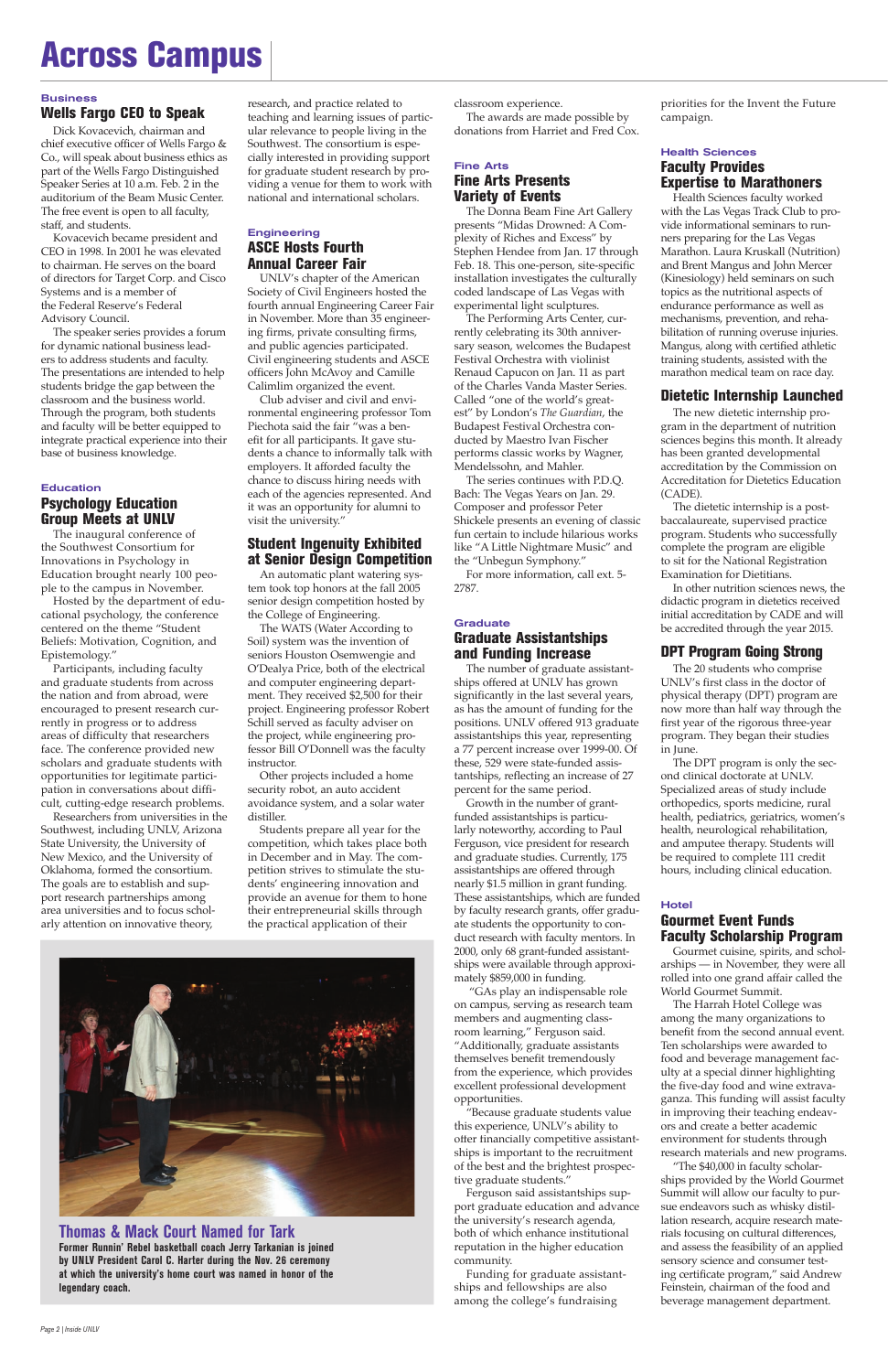The World Gourmet Summit is an event of the World Gourmet Club and the International Food and Beverage Forum in association with the St. Moritz Gourmet Festival, the Masters of Australian Food and Wine, and the Grand Gourmet Festival Dubai.

# Law

# Teams Fare Well At Moot Court Competition

The two teams the Boyd School of Law sent to the regional division of the National Moot Court competition both came home winners in match-ups that pitted them against 12 other teams.

The team of students Michael Giles, Christian Hale and Tom Mulkey, coached by professor Peter Bayer, won second place in the competition and will advance to the final competition in New York City, along with a team from the University of Utah. Additionally, this team won the award for the second best brief in the region. Giles was recognized as the secondbest oralist in the region, while Hale was awarded fourth-best oralist.

The team of students Peg Samples, Jackie Gilbert, and Brandon Kemble won in the preliminary rounds and missed advancing to the semi-finals by the smallest of margins. It also won the award for the third-best brief in the competition. This team was coached by Terrill Pollman, the Ralph Denton Professor of Law.

The National Moot Court is sponsored by the Bar Association of the City of New York and the American College of Trial Lawyers, and is the oldest and arguably the most prestigious of law school moot court competitions. The competition this year required students to write legal briefs and present oral arguments concerning a dispute about roller coaster regulations. The students earned this opportunity by having been selected to membership in the law school's Society of Advocates.

# Liberal Arts Morales Studies Social Issues

Assistant social work professor Cristina Morales is making her mark on UNLV and her profession through work in social inequality and social demography.

Her interests focus on race, ethnicity, gender, immigration, and citizenship issues. She currently is conducting research and writing about Latina and Latino workplaces and labor market outcomes for both immigrant and native-born workers.

Morales, who is in her second year at UNLV, quickly established working relationships with faculty throughout the university, said Ron Smith, chair of the social work department. She is conducting several joint research projects. One is the Planning for Immigrant Growth Project that she is conducting along with Sylvia Lazos, the Justice Myron Leavitt Professor of Law. A second project involves investigating immigrant labor in the local construction industry with law professor Leticia Saucedo.

Her efforts extend beyond UNLV and include assisting U.S. Sen. Harry Reid on immigration reform policies, participating in the Nevada Hispanic Summit, and speaking on immigrant issues for documentary films and radio shows. She frequently serves as speaker and panelist at professional conferences, including Sociologists Without Borders, Global Women's and Human Rights Conference, Southwest Sociological Association, and American Sociological Association.

Her teaching reflects her interests and involves courses on immigration and diversity, social inequality, and statistics. She received a mentorship award from the Honors College and recently chaperoned a group of students to the Global Women's and Human Rights Conference so they could learn about globalization research and meet many of today's civil rights leaders.

#### Libraries

### Excellence in Undergraduate Research Reaps Reward

Faculty and staff members can help undergraduates who excel at research by recommending they apply for the new Libraries' Award for Undergraduate Research.

The award, co-sponsored by the office of research and graduate studies, was created to recognize students who demonstrate sophistication and originality in research projects. As many as four \$1,000 prizes will be awarded. Applicants must excel in research projects that incorporate the use of University Libraries' collections and demonstrate information literacy skills. The review committee considers the product of the research, but focuses on the research process: demonstration of library research skills, adept use of library resources, and reflection on the strategies used to investigate a problem. The award is intended for current undergraduates who will have completed a research project for a credit course at UNLV during summer 2005, fall 2005, or spring 2006.

Submitted projects will be exhibited at the library. Applicants must have a course instructor or project adviser support their application.

A panel of faculty, librarians, students, and staff will judge entries. Expectations for achievement will depend on the applicant's class year and the requirements of the discipline.

For more information on the award, visit www.library.unlv.edu/ award or contact the chair of the award committee, Diane VanderPol, at diane.vanderpol@unlv.edu.

#### **Sciences**

# Astronomy/Astrophysics Program Makes Strides

Prominent scientists involved with high-profile NASA missions such as the Chandra X-ray Observatory will gather at UNLV next month for the NASA Workshop on Laboratory Astrophysics.

Hosted by physics professor Victor Kwong, a member of the scientific organizing committee, the workshop will focus on a variety of NASA projects, including the Far Ultraviolet Spectroscopic Explorer, the Cassini/ Huygens mission to Saturn's moon, the Spitzer space telescope, and the Stratospheric Observatory for Infrared Astronomy (SOFIA).

The presence of the NASA conference at UNLV is just one indication of strides being made by the university's astronomy/astrophysics program, said College of Sciences Dean Ron Yasbin, pointing to the addition of two new astrophysicists, Bing Zhang and Daniel Proga, as further proof that a the program has achieved world-class status.

He also noted that professor George Rhee hosted an international meeting attended by 70 distinguished scientists in March. "Barions and Dark Matter Haloes" was the topic. Currently, UNLV researchers are exploring a number of hot topics such as black holes, neutron stars, and gamma-ray bursters. Professor Stephen Lepp has filed an application on behalf of the department seeking a master of science and a doctoral degree program in astronomy and astrophysics.

### University College Recipe for Success

The ninth annual Major Exploration Fair, which took place in November, saw a 20 percent increase in attendance compared with last year.

More than 500 students participated in the fair, which focused on "Your Passport to Success ... A World of Choices." A full 89 percent of students who attended said they felt they had gained valuable information about majors and careers.

An increase in faculty and staff support of the event also was noted, with more than 100 faculty and staff from a diversity of departments participating.

The amazing brain teasers, geographical trivia, prizes, and treats fostered an inclusive, supportive event. Congratulations to the Hotel College for winning the gift basket for its beach motif theme.

CSUN deserves thanks for its support. Credit for the program's success also goes out to event organizers and college staff members Paula Castillo, Venicia Considine, Tara Doré, Anne Hein, Rimi Marwah, Monica McNeely, and Cheryl Tillotson.

### Urban Affairs KUNV-FM Increases Listener Membership

KUNV-FM 91.5 raised more than \$63,000 in pledges during its fall membership campaign. Membership climbed to 1,177, an increase of 16 percent.

New members included listeners in Southern Nevada and even those visiting Las Vegas from other countries, such as Canada. The station began a new program called "Buy-A-Watt." All the people who pledged were sent a certificate of wattage to indicate their "ownership" of the station.

Another highlight of the fall semester was the visit that blues legend B.B. King made to the station.

#### New Faculty Join College

The college welcomed five new assistant professors in 2005:

• Katherine Hertlein (marriage, family and community counseling) has a doctoral degree in marriage and family therapy from Virginia Tech. She specializes in infidelity, sex therapy, therapeutic writing, and child therapy.

• Jane Gauthier (criminal justice) earned a doctoral degree in psychology from Washington State University. She studies women and crime, crime mapping, and communities and crime.

• Alexis Kennedy (criminal justice) has a doctoral degree in psychology from the University of British Columbia. She researches street prostitution and cross-cultural differences

in child abuse.

• Deborah Koetzle Shaffer (criminal justice) earned a doctoral degree in criminal justice from the University of Cincinnati. She specializes in corrections, specifically, effective interventions for offenders.

• Paul Battaglio (public administration) earned a doctoral degree in public administration from the University of Georgia. He studies public human resource management, comparative policy and administration, and comparative political attitudes.

• Bill Smith (environmental studies) has a doctoral degree in urban affairs and public policy from the University of Delaware. He focuses on the nexus of political economy of the environment, water resources, international development, and human rights.



**World AIDS Day An AIDS ribbon on North Field formed from red and white flags helped commemorate World AIDS Day at UNLV. Passing students read profiles of individuals with AIDS that were posted near the ribbon.**

# Across Campus